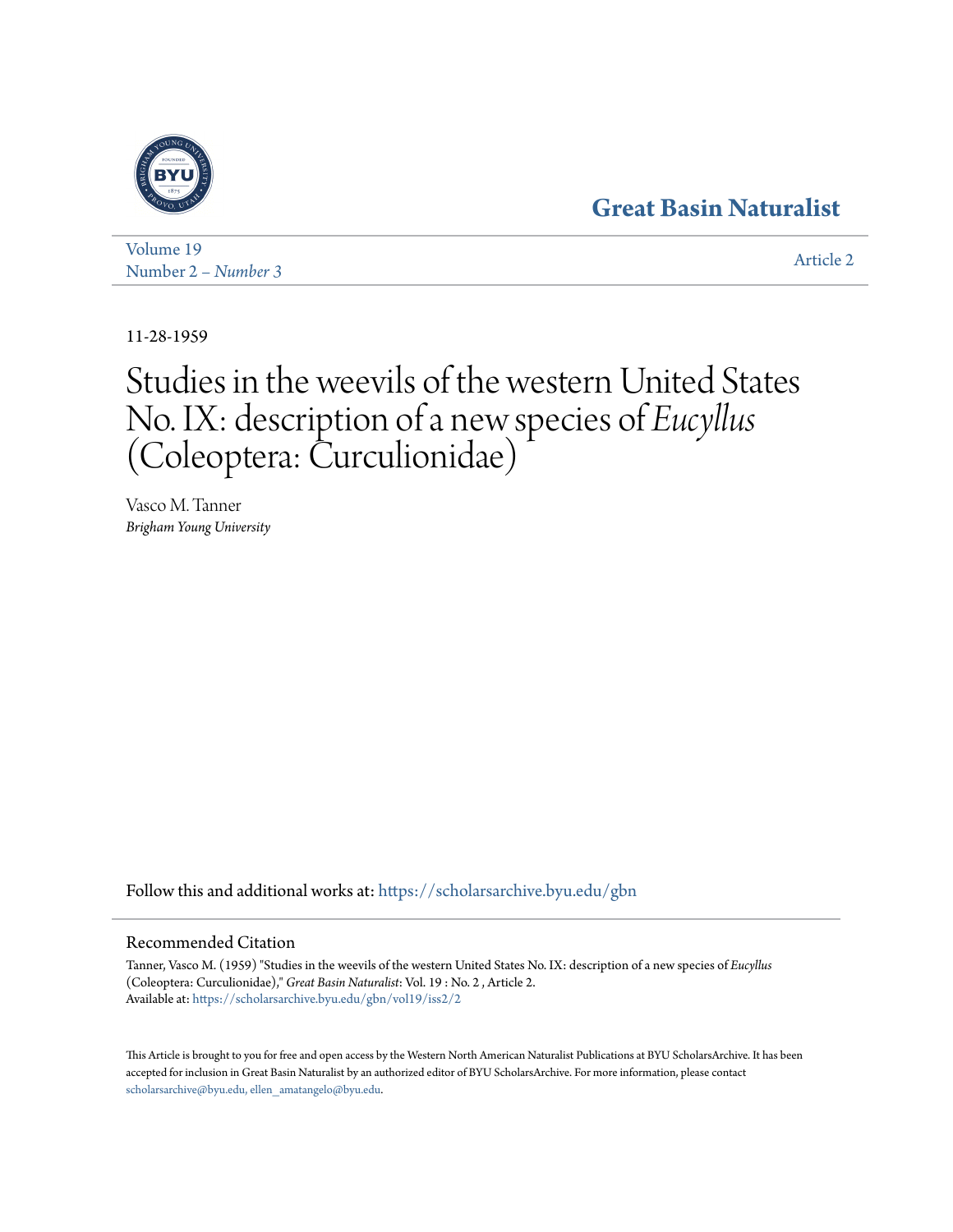#### STUDIES IN THE WEEVILS OF THE WESTERN UNITED STATES NO. IX

#### DESCRIPTION OF A NEW SPECIES OF EUCYLLUS (COLEOPTERA: CURCULIONIDAE).'

Vasco M. Tanner Professor of Zoology and Entomology Brigham Young University

#### Eucyllus tinkhami. u. sp.  $Fig. I. A. B$

Female: Rotund, body wall black, unicolorous due to being densely clothed with closely appressed roundish-shaped ash grey, scales short white setae on the disks of the head, prothorax, and elytra, pile on the scape, femur, prothorax. and humerus. Head broad and flattened; rostrum not distinctly separated, but gradually narrowed forward to the apex, slightly sulcate above; eyes convex and prominent; scrobes distinct and reaching the eyes; antennae robust, scape arcuate, passing over the eyes and beyond the front margin of the prothorax; first funicular segment robust, second segment slender and as long as segments three and four combined, club oval, reddish in color. Prothorax twice as broad as long, base arcuate sides strongly rounded, greatest width before the middle, apex emarginate. disk with shallow distinct punctures, each with a short decumbent white seta, long white pile on the anterior rounded margins of the prothorax. Elytra four-fifths as broad as long and onethird broader than the prothorax; ten finely impressed striae on each elytron, with small well placed punctures on the flat intervals, each with a short seta, humeri and along the margins of the elytra clothed with long white pile. Beneath scales similar to those on the elytra; second abdominal segment as broad as the third and fourth combined, femora and tibiae with long white pile. Corbels well developed on all tibiae; the combs consist of flat blunt reddish spinules. metathoracic corbel developed into a conspicuous spineshaped structure. Length  $5$  to  $7.1$  mm. breadth  $3.4$  mm.

Type material: Female holotype, male allotype, and 23 paratypes. The holotype. allotype, and 8 paratypes are in the writer's collection at Brigham Young University. <sup>7</sup> paratypes in Ernest R. 'I'inkham's collection at Indio, California. 4 paratypes in the Entomological Collection of the United States National Museum. Washington. D.C.. and 4 paratypes in the Entomological Collection of the California Academy of Sciences at San Francisco.

Type locality: Kelso Sand dunes. Devil Playground, 40 miles northeast of Amboy and <sup>35</sup> miles south of Baker in San Bernardino County. (California. Collected by Dr. Ernest R. Tinkham at 9:30 p.m., May 23, 1959. I am pleased to name this species in honor of

<sup>1.</sup> Contribution No. 166.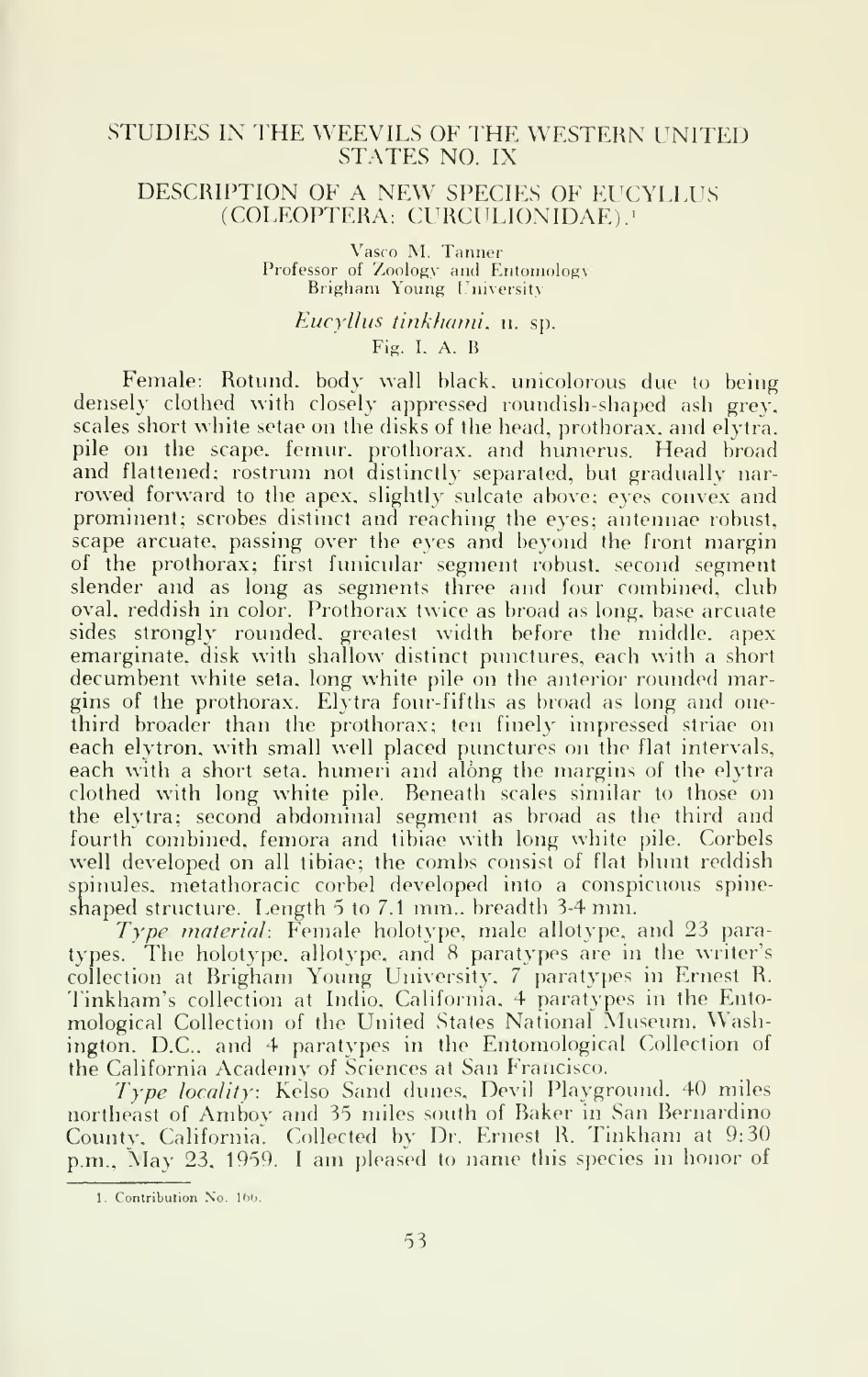Dr. Tinkham who for a number of years has been studying the fauna of the sand dunes of the Western United States.

Comments: In 1876 George H. Horn<sup>2</sup> established the genus



Figure I. A-Eucyllus tinkhami, new species. B-Corbel of metathoracic tibia.

Eucyllus with the species vagans as the genotype. This genus may be characterized as follows:

Mesopleural sclerites unequal, episternum large and attaining the elytra, epimeron small; first ventral suture arcuate; corbel surface of

<sup>2.</sup> Horn, George H. Otiorhynchidae in Rhynchophora of America. Proc. Am. Philos. Soc XV 1876, p. 74.